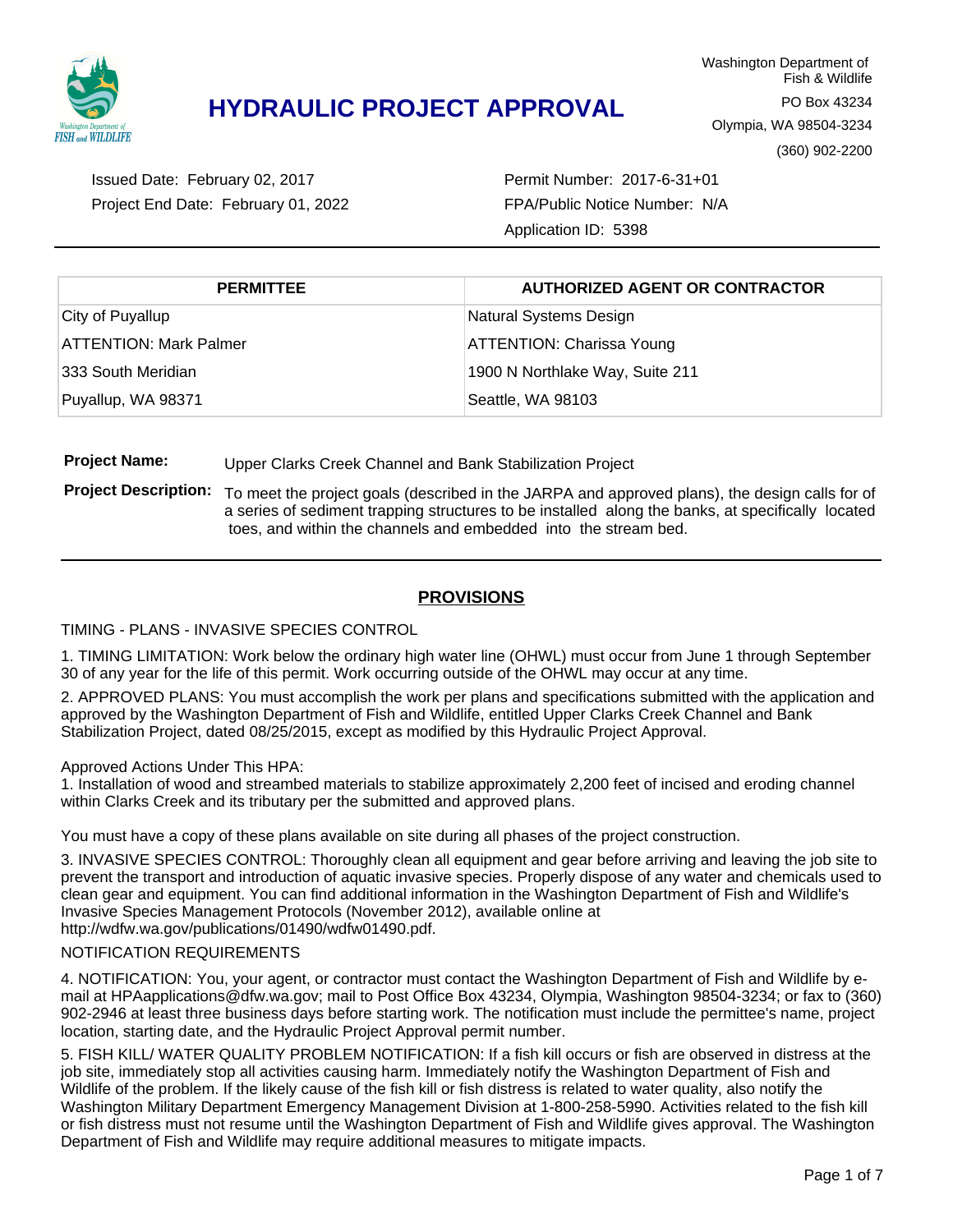

Project End Date: February 01, 2022 Issued Date: February 02, 2017

Permit Number: 2017-6-31+01 FPA/Public Notice Number: N/A Application ID: 5398

#### STAGING, JOB SITE ACCESS, AND EQUIPMENT

6. Establish staging areas (used for equipment storage, vehicle storage, fueling, servicing, and hazardous material storage) in a location and manner that will prevent contaminants such as petroleum products, hydraulic fluid, fresh concrete, sediments, sediment-laden water, chemicals, or any other toxic or harmful materials from entering waters of the state.

7. Design and locate new temporary access roads to prevent erosion and sediment delivery to waters of the state.

8. Clearly mark boundaries to establish the limit of work associated with site access and construction.

9. Limit the removal of native bankline vegetation to the minimum amount needed to construct the project.

10. Retain all natural habitat features on the bed or banks including large woody material and boulders. You may move these natural habitat features during construction but you must place them near the preproject location before leaving the job site.

11. Confine the use of equipment to the specific access and work corridor shown in the approved plans.

12. Remove soil or debris from the drive mechanisms (wheels, tires, tracks, etc.) and undercarriage of equipment prior to operating the equipment waterward of the ordinary high water line.

13. If wet or muddy conditions exist, in or near a riparian zone or wetland area, use equipment that reduces ground pressure.

14. Check equipment daily for leaks and complete any required repairs in an upland location before using the equipment in or near the water.

15. Use environmentally acceptable lubricants composed of biodegradable base oils such as vegetable oils, synthetic esters, and polyalkylene glycols in equipment operated in or near the water.

16. Prior to dewatering of the stream, equipment must cross the creek in the most direct route and in a manner that does the least damage to the bed, streambank and streambank vegetation. If needed, you must place planks, matting or other suitable clean temporary material on the bank when driving equipment into and out of the channel to prevent damage. Once the stream channel is dewatered, equipment may cross the channel as needed.

CONSTRUCTION-RELATED SEDIMENT, EROSION AND POLLUTION CONTAINMENT

17. Work in the dry watercourse (when no natural flow is occurring in the channel, or when flow is diverted around the job site).

18. Protect all disturbed areas from erosion. Maintain erosion and sediment control until all work and cleanup of the job site is complete.

19. All erosion control materials that will remain onsite must be composed of 100% biodegradable materials.

20. Straw used for erosion and sediment control, must be certified free of noxious weeds and their seeds.

21. Stop all hydraulic project activities except those needed to control erosion and siltation, if flow conditions arise that will result in erosion or siltation of waters of the state.

22. Prevent project contaminants, such as petroleum products, hydraulic fluid, fresh concrete, sediments, sedimentladen water, chemicals, or any other toxic or harmful materials, from entering or leaching into waters of the state.

23. Route construction water (wastewater) from the project to an upland area above the limits of anticipated floodwater. Remove fine sediment and other contaminants before discharging the construction water to waters of the state.

24. Deposit waste material from the project, such as construction debris, silt, excess dirt, or overburden, in an upland area above the limits of anticipated floodwater unless the material is approved by the Washington Department of Fish and Wildlife for reuse in the project.

25. Do not burn wood treated with preservatives, trash, waste, or other deleterious materials waterward of the ordinary high water line.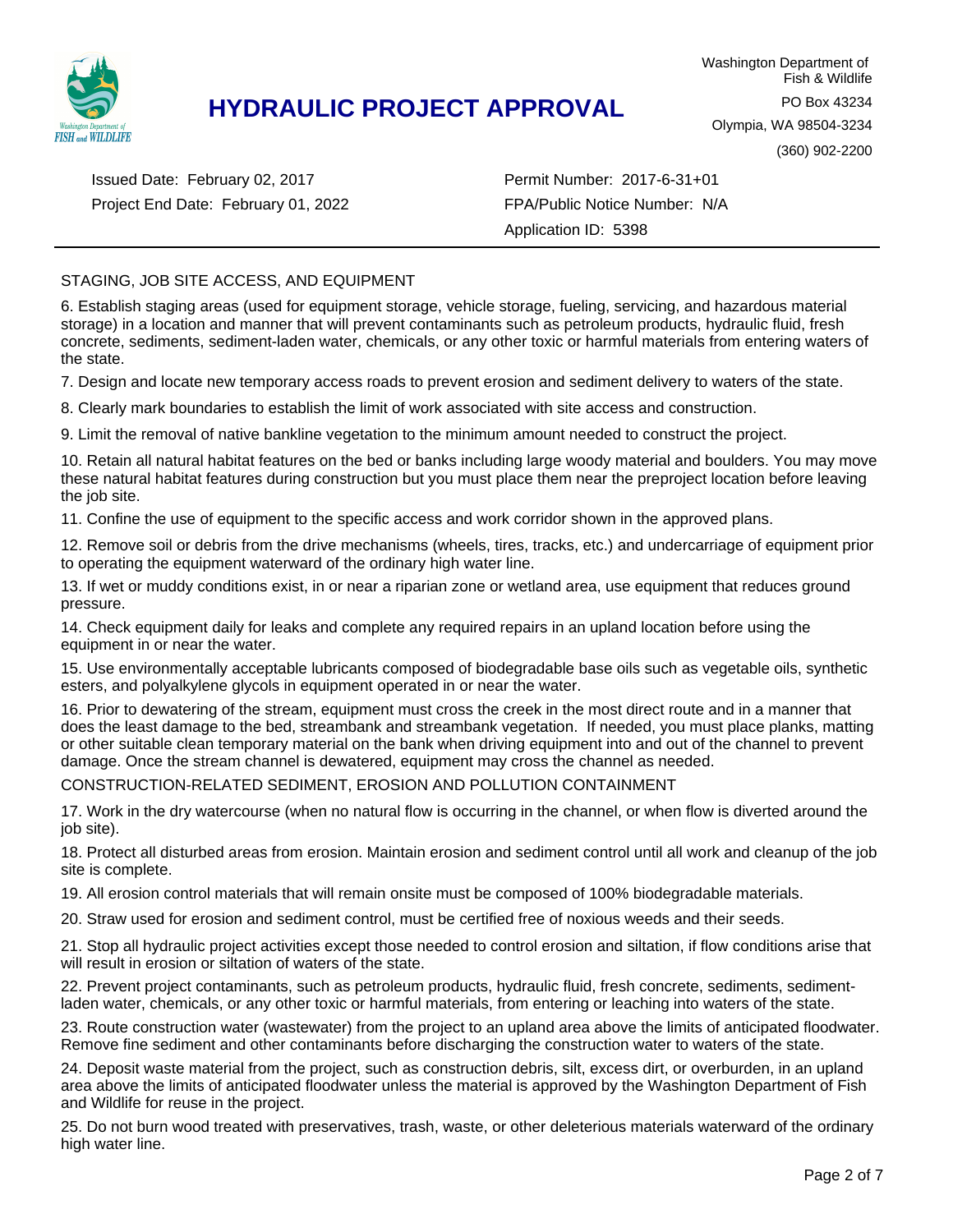

Project End Date: February 01, 2022 Issued Date: February 02, 2017

25. Do not burn wood treated with preservatives, trash, waste, or other deleterious materials waterward of the ordinary Permit Number: 2017-6-31+01 FPA/Public Notice Number: N/A Application ID: 5398

26. Deposit all trash from the project at an appropriate upland disposal location.

#### IN-WATER WORK AREA ISOLATION USING A TEMPORARY BYPASS

27. Sequence the work to minimize the duration of dewatering.

28. Design the temporary bypass to minimize the length of the dewatered stream channel.

29. During all phases of bypass installation and decommissioning, maintain flows downstream of the project site to ensure survival of all downstream fish.

30. Install the temporary bypass before starting other construction work in the wetted perimeter using the pumped bypass method approved by the Washington Department of Fish and Wildlife.

31. Install a cofferdam or similar device at the upstream and downstream end of the bypass to prevent backwater from entering the work area.

32. Return diverted water to the channel immediately downstream of the work area. Dissipate flow energy from the diversion to prevent scour or erosion of the channel and bank.

33. If the bypass is a pumped diversion, once started it must run continuously until it is no longer necessary to bypass flows. This requires back-up pumps on-site and twenty-four-hour monitoring for overnight operation.

34. If the diversion inlet is a pump diversion in a fish-bearing stream, the pump intake structure must have a fish screen installed, operated, and maintained in accordance with RCW 77.57.010 and 77.57.070. Screen the pump intake with one of the following:

a) Perforated plate: 0.094 inch (maximum opening diameter);

b) Profile bar: 0.069 inch (maximum width opening); or

c) Woven wire: 0.087 inch (maximum opening in the narrow direction).

The minimum open area for all types of fish screens is twenty-seven percent. The screened intake facility must have enough surface area to ensure that the velocity through the screen is less than 0.4 feet per second. Maintain fish screens to prevent injury or entrapment of fish.

35. The fish screen must remain in place whenever water is withdrawn from the stream through the pump intake.

36. Remove fish screens on dewatering pumps in the isolated work area only after all fish are safe and excluded from the work area.

37. Isolate pump hose intakes with block nets so that fish cannot get near the intake.

#### STREAM BANK PROTECTION

38. Place large wood or other materials consistent with natural stream processes waterward of the ordinary high water line as shown in the approved plans.

39. The biotechnical bank protection technique design must withstand the 100-year peak flow.

40. Use fir, cedar, or other coniferous species to construct sediment stabilization structures.

41. Do not release overburden material into the waters of the state when resloping the bank.

42. Do not use bed gravel for exterior armor or backfill unless approved by the Washington Department of Fish and Wildlife.

43. Place bank protection or shoreline stabilization material and biodegradable filter blanket material from the bank or a barge. Dumping material onto the bank face may occur only if the toe is established and the material can be confined to the bank face.

44. Place geotextile cloth or biodegradable filter blanket material on the bank before placing the bank protection material.

45. Complete all bank protection work prior to releasing the water flow to the project area.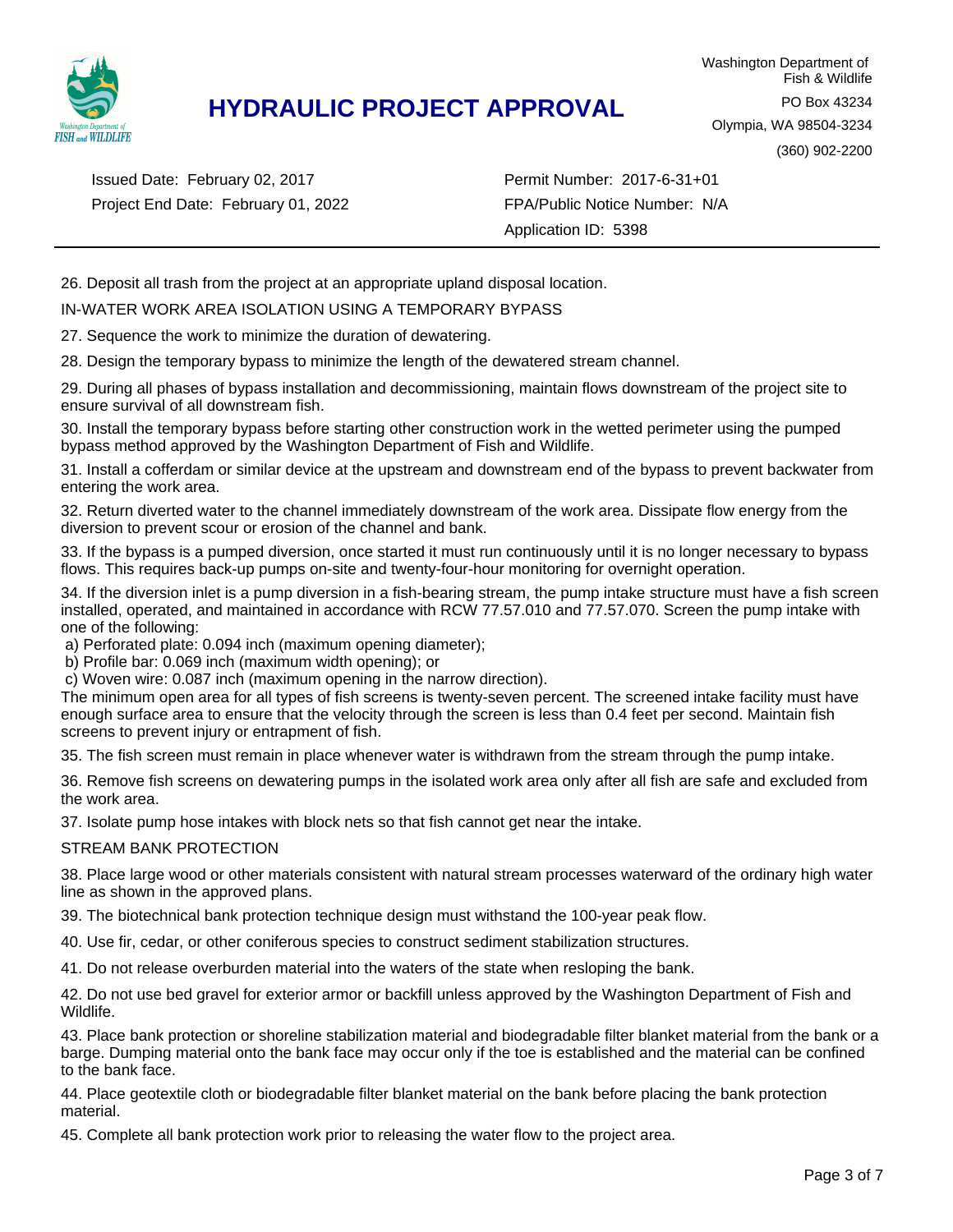

Project End Date: February 01, 2022 Issued Date: February 02, 2017

Permit Number: 2017-6-31+01 FPA/Public Notice Number: N/A Application ID: 5398

#### DEMOBILIZATION AND CLEANUP

46. Upon completion of the project, restore the disturbed bed, banks, and riparian zone to preproject condition to the extent possible.

47. To minimize sediment delivery to the stream or stream channel, do not return in-stream flows to the work area until all in-channel work is completed and the bed and banks are stabilized.

48. Complete replanting of riparian vegetation during the first dormant season (late fall through late winter) after project completion per the approved plan. Maintain plantings for at least three years to ensure at least eighty percent of the plantings survive. Failure to achieve the eighty percent survival in year three will require you to submit a plan with follow-up measures to achieve requirements or reasons to modify requirements.

49. Upon completion of the project, remove all materials or equipment from the site and dispose of all excess spoils and waste materials in an upland area above the limits of anticipated floodwater.

50. Return water flow slowly to the in-water work area to prevent the downstream release of sediment laden water. If necessary, install silt fencing above the bypass outlet to capture sediment during re-watering of the channel.

| LOCATION #1:                                 | Site Name: Clarks Creek<br>XXX Fruitland Ave East, Puyallup, WA |           |        |                       |                            |         |  |  |
|----------------------------------------------|-----------------------------------------------------------------|-----------|--------|-----------------------|----------------------------|---------|--|--|
|                                              | WORK START: February 2, 2017                                    |           |        |                       | WORK END: February 1, 2022 |         |  |  |
| <b>WRIA</b>                                  | Waterbody:                                                      |           |        |                       | Tributary to:              |         |  |  |
| 10 - Puyallup - White<br><b>Clarks Creek</b> |                                                                 |           |        | <b>Puyallup River</b> |                            |         |  |  |
| 1/4 SEC:                                     | Section:                                                        | Township: | Range: | Latitude:             | Longitude:                 | County: |  |  |
|                                              | 32                                                              | 20 N      | 04 E   | 47.171805             | -122.319375                | Pierce  |  |  |
| <b>Location #1 Driving Directions</b>        |                                                                 |           |        |                       |                            |         |  |  |
|                                              |                                                                 |           |        |                       |                            |         |  |  |

### APPLY TO ALL HYDRAULIC PROJECT APPROVALS

This Hydraulic Project Approval pertains only to those requirements of the Washington State Hydraulic Code, specifically Chapter 77.55 RCW. Additional authorization from other public agencies may be necessary for this project. The person(s) to whom this Hydraulic Project Approval is issued is responsible for applying for and obtaining any additional authorization from other public agencies (local, state and/or federal) that may be necessary for this project.

This Hydraulic Project Approval shall be available on the job site at all times and all its provisions followed by the person (s) to whom this Hydraulic Project Approval is issued and operator(s) performing the work.

This Hydraulic Project Approval does not authorize trespass.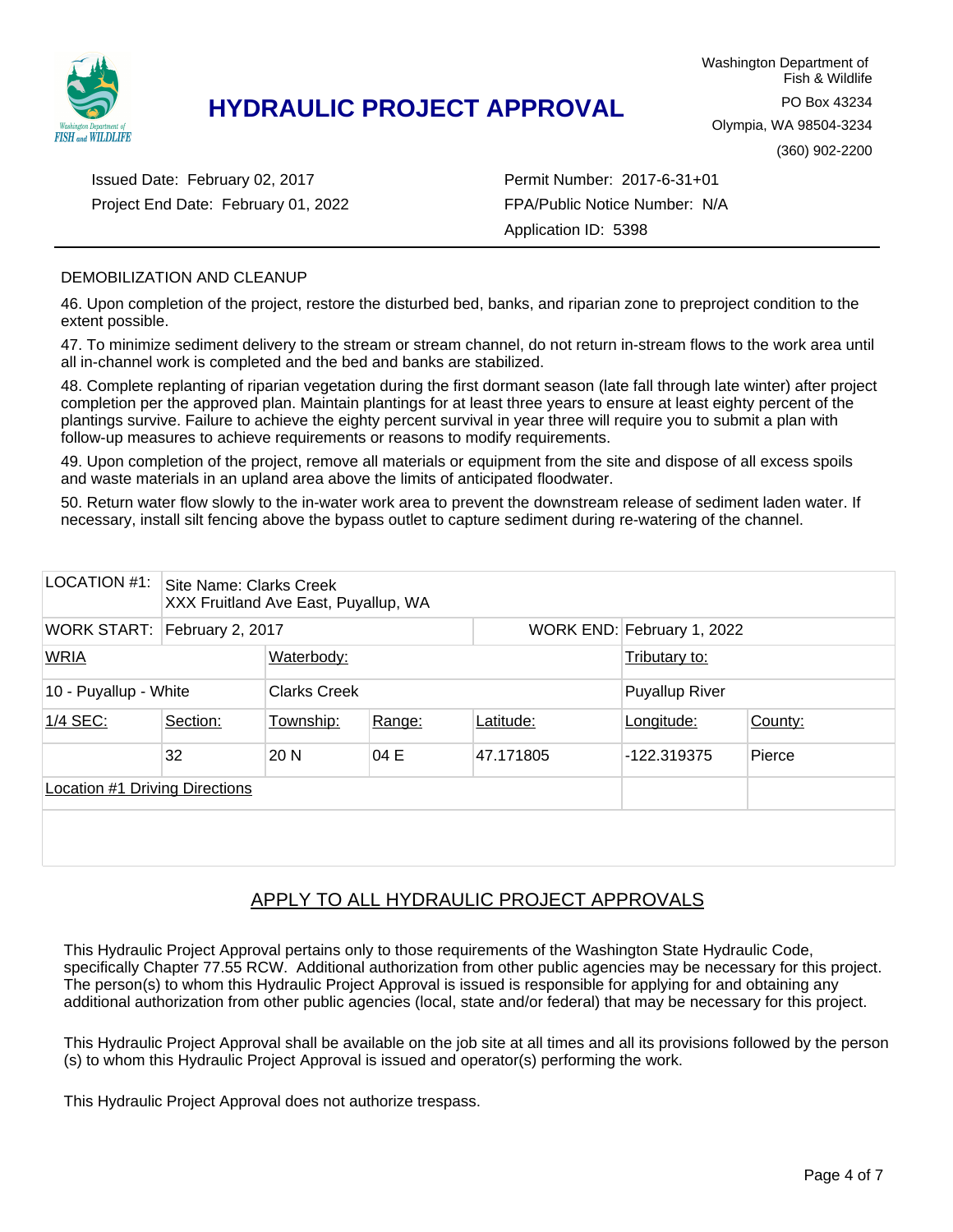

Project End Date: February 01, 2022 Issued Date: February 02, 2017

Permit Number: 2017-6-31+01 FPA/Public Notice Number: N/A Application ID: 5398

The person(s) to whom this Hydraulic Project Approval is issued and operator(s) performing the work may be held liable for any loss or damage to fish life or fish habitat that results from failure to comply with the provisions of this Hydraulic Project Approval.

Failure to comply with the provisions of this Hydraulic Project Approval could result in a civil penalty of up to one hundred dollars per day and/or a gross misdemeanor charge, possibly punishable by fine and/or imprisonment.

All Hydraulic Project Approvals issued under RCW 77.55.021 are subject to additional restrictions, conditions, or revocation if the Department of Fish and Wildlife determines that changed conditions require such action. The person(s) to whom this Hydraulic Project Approval is issued has the right to appeal those decisions. Procedures for filing appeals are listed below.

MINOR MODIFICATIONS TO THIS HPA: You may request approval of minor modifications to the required work timing or to the plans and specifications approved in this HPA unless this is a General HPA. If this is a General HPA you must use the Major Modification process described below. Any approved minor modification will require issuance of a letter documenting the approval. A minor modification to the required work timing means any change to the work start or end dates of the current work season to enable project or work phase completion. Minor modifications will be approved only if spawning or incubating fish are not present within the vicinity of the project. You may request subsequent minor modifications to the required work timing. A minor modification of the plans and specifications means any changes in the materials, characteristics or construction of your project that does not alter the project's impact to fish life or habitat and does not require a change in the provisions of the HPA to mitigate the impacts of the modification. Minor modifications do not require you to pay additional application fees or be issued a new HPA. If you originally applied for your HPA through the online Aquatic Protection Permitting System (APPS), you may request a minor modification through APPS. A link to APPS is at http://wdfw.wa.gov/licensing/hpa/. If you did not use APPS you must submit a written request that clearly indicates you are seeking a minor modification to an existing HPA. Written requests must include the name of the applicant, the name of the authorized agent if one is acting for the applicant, the APP ID number of the HPA, the date issued, the permitting biologist, the requested changes to the HPA, the reason for the requested change, the date of the request, and the requestor's signature. Send by mail to: Washington Department of Fish and Wildlife, PO Box 43234, Olympia, Washington 98504-3234, or by email to HPAapplications@dfw.wa.gov. Do not include payment with your request. You should allow up to 45 days for the department to process your request.

MAJOR MODIFICATIONS TO THIS HPA: You may request approval of major modifications to any aspect of your HPA. Any approved change other than a minor modification to your HPA will require issuance of a new HPA. If you paid an application fee for your original HPA you must pay an additional \$150 for the major modification. If you did not pay an application fee for the original HPA, no fee is required for a change to it. If you originally applied for your HPA through the online Aquatic Protection Permitting System (APPS), you may request a major modification through APPS. A link to APPS is at http://wdfw.wa.gov/licensing/hpa/. If you did not use APPS you must submit a written request that clearly indicates you are requesting a major modification to an existing HPA. Written requests must include the name of the applicant, the name of the authorized agent if one is acting for the applicant, the APP ID number of the HPA, the date issued, the permitting biologist, the requested changes to the HPA, the reason for the requested change, the date of the request, payment if the original application was subject to an application fee, and the requestor's signature. Send your written request and payment, if applicable, by mail to: Washington Department of Fish and Wildlife, PO Box 43234, Olympia, Washington 98504-3234. You may email your request for a major modification to

HPAapplications@dfw.wa.gov, but must send a check or money order for payment by surface mail. You should allow up to 45 days for the department to process your request.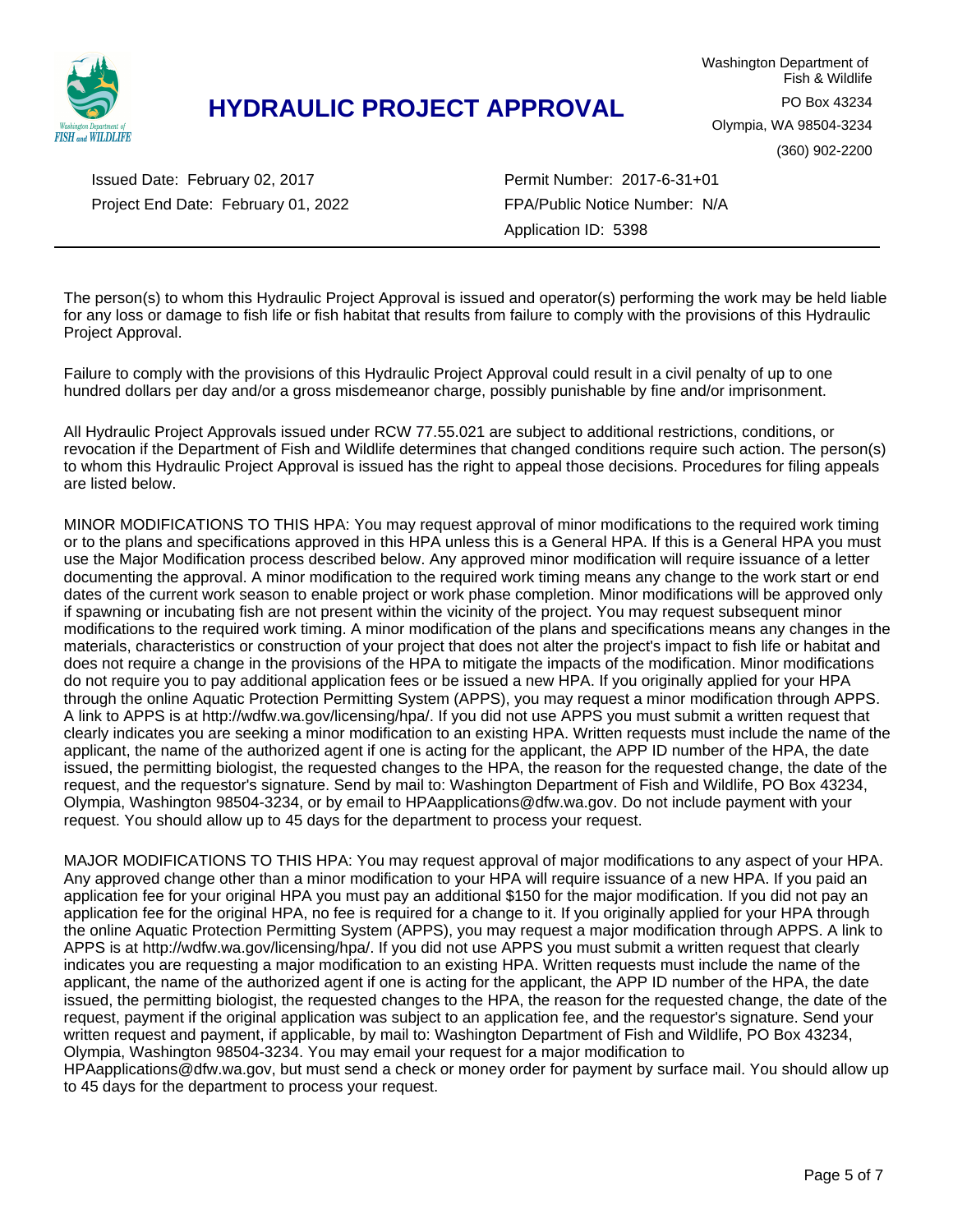

Washington Department of Fish & Wildlife PO Box 43234 Olympia, WA 98504-3234 (360) 902-2200

Project End Date: February 01, 2022 Issued Date: February 02, 2017

Permit Number: 2017-6-31+01 FPA/Public Notice Number: N/A Application ID: 5398

### APPEALS INFORMATION

If you wish to appeal the issuance, denial, conditioning, or modification of a Hydraulic Project Approval (HPA), Washington Department of Fish and Wildlife (WDFW) recommends that you first contact the department employee who issued or denied the HPA to discuss your concerns. Such a discussion may resolve your concerns without the need for further appeal action. If you proceed with an appeal, you may request an informal or formal appeal. WDFW encourages you to take advantage of the informal appeal process before initiating a formal appeal. The informal appeal process includes a review by department management of the HPA or denial and often resolves issues faster and with less legal complexity than the formal appeal process. If the informal appeal process does not resolve your concerns, you may advance your appeal to the formal process. You may contact the HPA Appeals Coordinator at (360) 902-2534 for more information.

A. INFORMAL APPEALS: WAC 220-660-460 is the rule describing how to request an informal appeal of WDFW actions taken under Chapter 77.55 RCW. Please refer to that rule for complete informal appeal procedures. The following information summarizes that rule.

A person who is aggrieved by the issuance, denial, conditioning, or modification of an HPA may request an informal appeal of that action. You must send your request to WDFW by mail to the HPA Appeals Coordinator, Department of Fish and Wildlife, Habitat Program, 600 Capitol Way North, Olympia, Washington 98501-1091; e-mail to HPAapplications@dfw.wa.gov; fax to (360) 902-2946; or hand-delivery to the Natural Resources Building, 1111 Washington St SE, Habitat Program, Fifth floor. WDFW must receive your request within 30 days from the date you receive notice of the decision. If you agree, and you applied for the HPA, resolution of the appeal may be facilitated through an informal conference with the WDFW employee responsible for the decision and a supervisor. If a resolution is not reached through the informal conference, or you are not the person who applied for the HPA, the HPA Appeals Coordinator or designee will conduct an informal hearing and recommend a decision to the Director or designee. If you are not satisfied with the results of the informal appeal, you may file a request for a formal appeal.

B. FORMAL APPEALS: WAC 220-660-470 is the rule describing how to request a formal appeal of WDFW actions taken under Chapter 77.55 RCW. Please refer to that rule for complete formal appeal procedures. The following information summarizes that rule.

A person who is aggrieved by the issuance, denial, conditioning, or modification of an HPA may request a formal appeal of that action. You must send your request for a formal appeal to the clerk of the Pollution Control Hearings Boards and serve a copy on WDFW within 30 days from the date you receive notice of the decision. You may serve WDFW by mail to the HPA Appeals Coordinator, Department of Fish and Wildlife, Habitat Program, 600 Capitol Way North, Olympia, Washington 98501-1091; e-mail to HPAapplications@dfw.wa.gov; fax to (360) 902-2946; or hand-delivery to the Natural Resources Building, 1111 Washington St SE, Habitat Program, Fifth floor. The time period for requesting a formal appeal is suspended during consideration of a timely informal appeal. If there has been an informal appeal, you may request a formal appeal within 30 days from the date you receive the Director's or designee's written decision in response to the informal appeal.

C. FAILURE TO APPEAL WITHIN THE REQUIRED TIME PERIODS: If there is no timely request for an appeal, the WDFW action shall be final and unappealable.